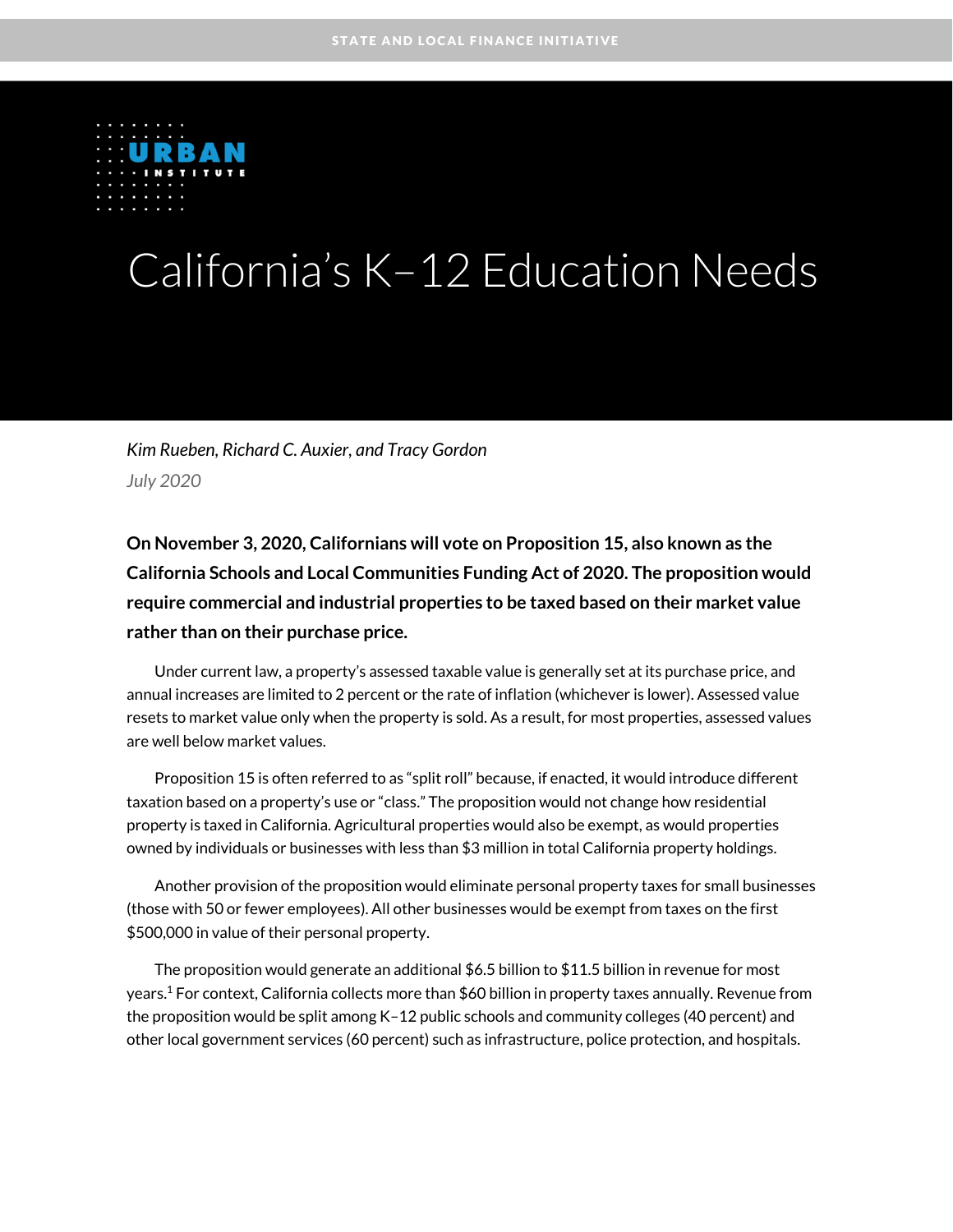The new commercial property tax revenue would also shift California's state and local revenue mix. Since voters passed Proposition 13 and thus limited California's local property taxes, California has increasingly relied on state income tax revenue. $^2$  Although income taxes have benefits, such as making the overall tax system more progressive, they also make the revenue system more volatile.<sup>3</sup>

To help inform policy debates about Proposition 15, the Urban Institute is making available the following three briefs:

- 1. **California's State and Local Revenue System.** This brief compares California's revenue system with national trends. We detail how Proposition 13 shifted revenue collection away from local property taxes toward state income taxes and the fiscal consequences of this change.
- 2. **California's K–12 Education Needs.** This brief compares California's elementary and secondary education system with other states' systems. Although California's funding per pupil has increased in recent years, California's cost of living is higher than many other states', and its large, diverse population of students, including many living in poverty, requires additional resources and more local control of resources.
- 3. **California's Infrastructure Challenges.** This brief describes California's infrastructure spending and relates how, despite recent infusions of funds, the state still lacks a stable, predictable, adequate revenue source. This creates problems addressing deferred maintenance backlogs, regional inequities, and challenges preparing for climate change.

Each brief helps readers better understand the proposition and how California's finances and government services could change if it passes.

# What Sets California's School Finances Apart

Nationally, elementary and secondary education is the largest category of state and local spending from own-source funds (i.e., excluding federal transfers) and with good reason. A well performing state K–12 education system helps attract and keep residents and jobs, is a vital component of workforce development, and provides a direct route for families and children out of poverty and into the middle class. Further, as has become increasingly clear as schools have closed during the COVID-19 pandemic, the public education system also plays an important role providing child care and nutritional assistance to many children.<sup>4</sup>

California's K–12 education spending is currently in line with national averages. However, what California spends on K–12 education in any year is subject to swings in the economy (such as the recent downturn triggered by the pandemic) because of interactions between the state's progressive but volatile income tax and Proposition 98, which specifies a minimum funding level for public schools and community colleges based on several tests tied to general fund revenue levels and personal income growth.5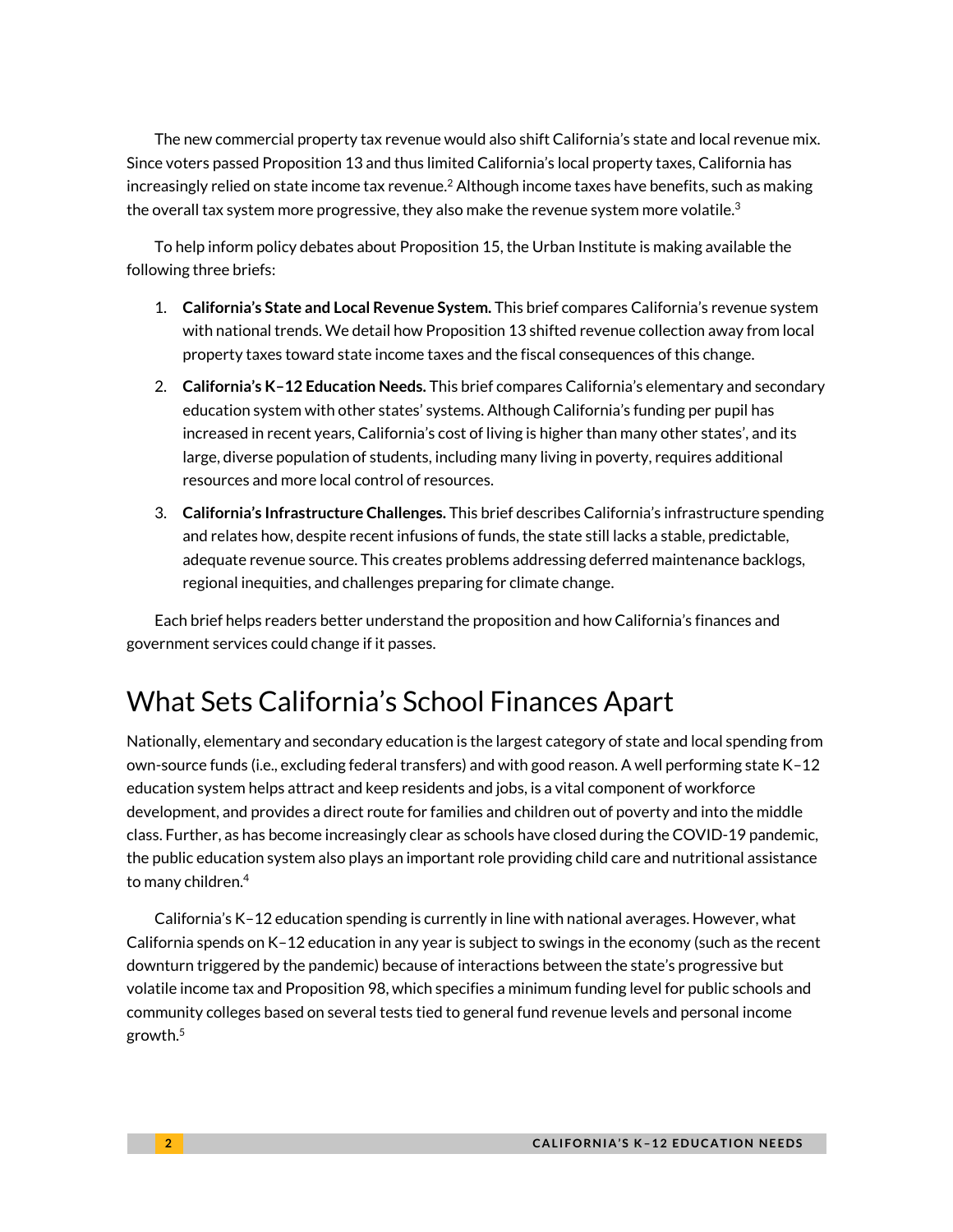Indeed, the enacted fiscal year 2021 budget, approved after the pandemic, included a Proposition 98 guaranteed spending amount that was \$12.4 billion lower than the targeted funding level (under Test 2). The gap was driven in large part by falling income taxes, which tend to track economic growth and decline.

Beyond its revenue structure, California's large and diverse student body, including a relatively large share of English-language learners, means the state must often spend relatively more than most other states to adequately prepare its students. Education dollars also may go less far in California than in other states because of the state's higher cost of living. Moreover, because of its geographic and income diversity, California must consider not only how much to invest in education but also where to focus its education dollars.

Because of these financing obstacles and education challenges, the state's K–12 education system sometimes produces results below national averages. Some argue that it is in need of both more revenue and more diverse funds to stabilize its resources (Petek 2019).

Proposition 15 would add an estimated \$4 billion in annual revenue directly to California's education funding. If passed, the ballot measure could also help address California's revenue volatility by providing a revenue source that does not fluctuate as much with the state's economy. Further, if California were to increase its property tax revenue for local governments, it could increase the local focus on education, thereby potentially producing more effective and equitable results.

# Assessing California's K–12 Spending and Public Education Needs

In 2017 (the most recent year for which comprehensive national data are available), California's state and local governments spent \$83 billion on elementary and secondary education, or \$2,116 for every state resident. The national per capita average was \$2,030.

About 90 percent of California's (and all other states') public elementary and secondary education spending was for current expenditures in 2017, such as teacher salaries, textbooks, transportation, and lunch programs. The remaining 10 percent was for capital investments such as school construction. Also like most other states, almost all of California's spending was carried out by local governments, but the funds were raised and provided by federal, state, and local governments.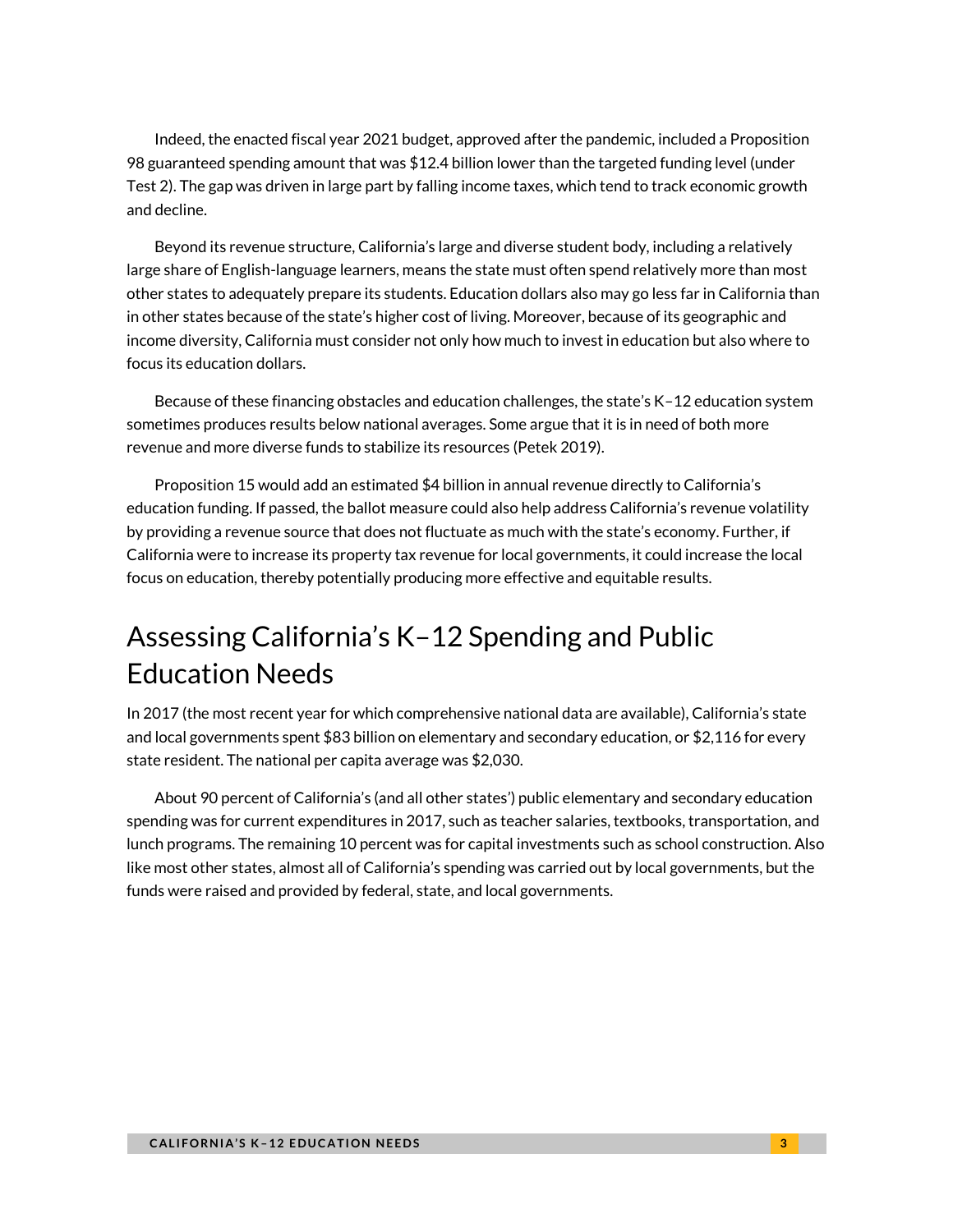#### FIGURE 1

#### **Per Capita K–12 Education Spending**

■ Current ■ Capital

*Current and capital spending, 2017*



**URBAN INSTITUTE**

**Source:** US Census Bureau, Annual Survey of State and Local Government Finances.

Compared with other western states, California spent more per capita on K–12 education in 2017 than Arizona, Nevada, and Oregon, and spent roughly the same as Washington. Compared with other large states, California spent more than Florida and Texas, about the same as Illinois, and far less than New York.

Looking at current education spending per student, according to national figures, California spent \$12,046 per pupil in 2017. The national average was \$11,766. California's per pupil spending was higher than neighboring Arizona's and Nevada's and roughly equal to Oregon's and Washington's. Compared with other large states, California's per pupil spending was well above Florida's and Texas's, about the same as Illinois's, and significantly lower than New York's.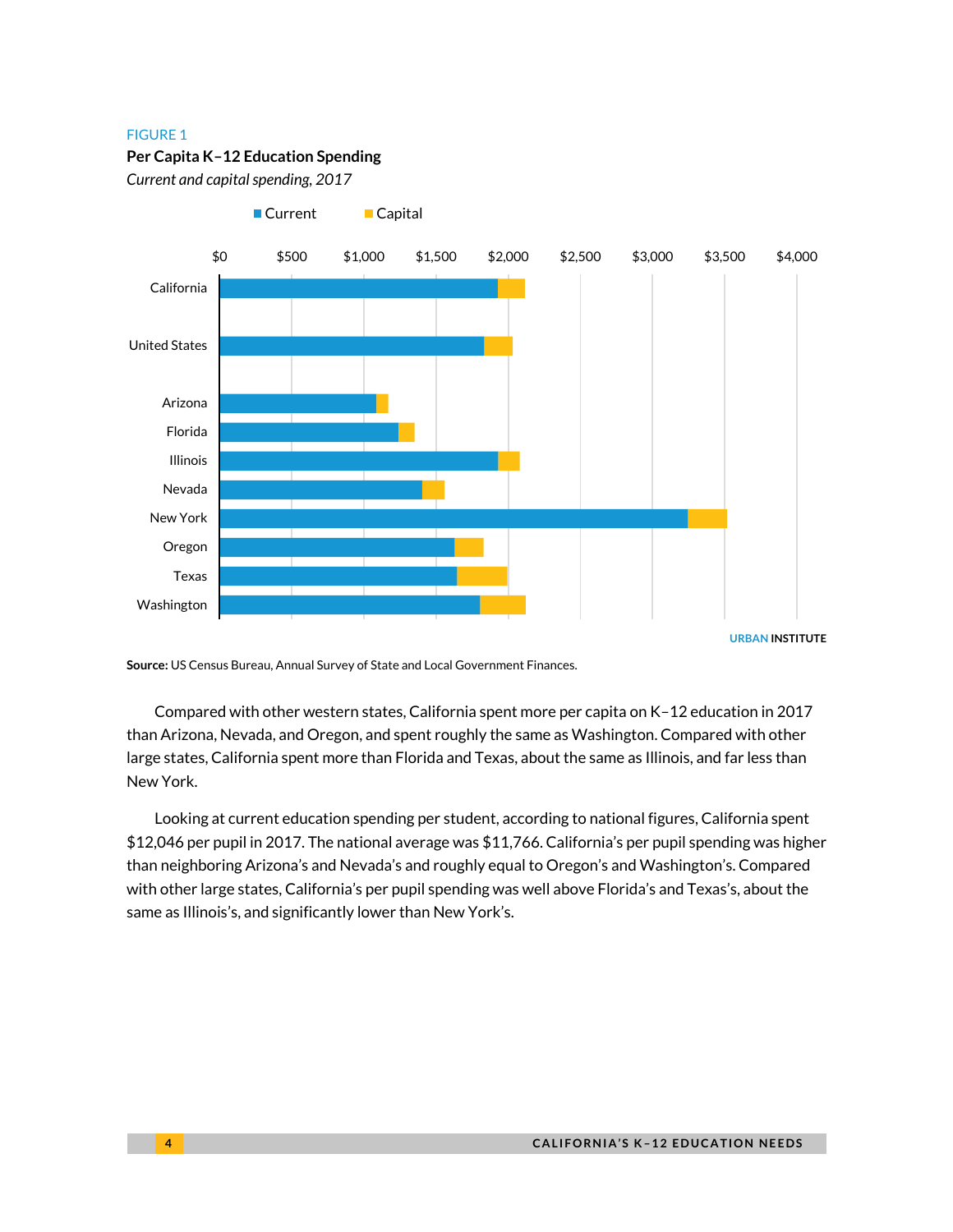#### FIGURE 2

#### **Per Pupil K–12 Education Spending**

*Current spending, 2017*



**Source:** Current spending from the US Census Bureau, Annual Survey of State and Local Government Finances; enrollment totals in public elementary and secondary school from National Center for Education Statistics (Table 203.20).

However, because California depends on its volatile income tax, the state's absolute and relative spending per pupil can vary dramatically over time.

For example, the state Legislative Analyst's Office (LAO) notes that California's per pupil spending fell from 23rd among all the states to 36th from 2007–08 to 2010–11, reflecting a decline in per pupil inflation-adjusted spending from \$11,024 to \$9,889 as the state and nation dealt with the Great Recession. Overall, California's real per pupil spending fell 12 percent from 2007–08 to 2012–13 before increasing as the state's economy and state and local tax revenues recovered.

In contrast, national real spending per pupil peaked in 2008–09 and declined only 7 percent through 2012–13. Thus, California's spending is only "average" when the economy's growth is strong.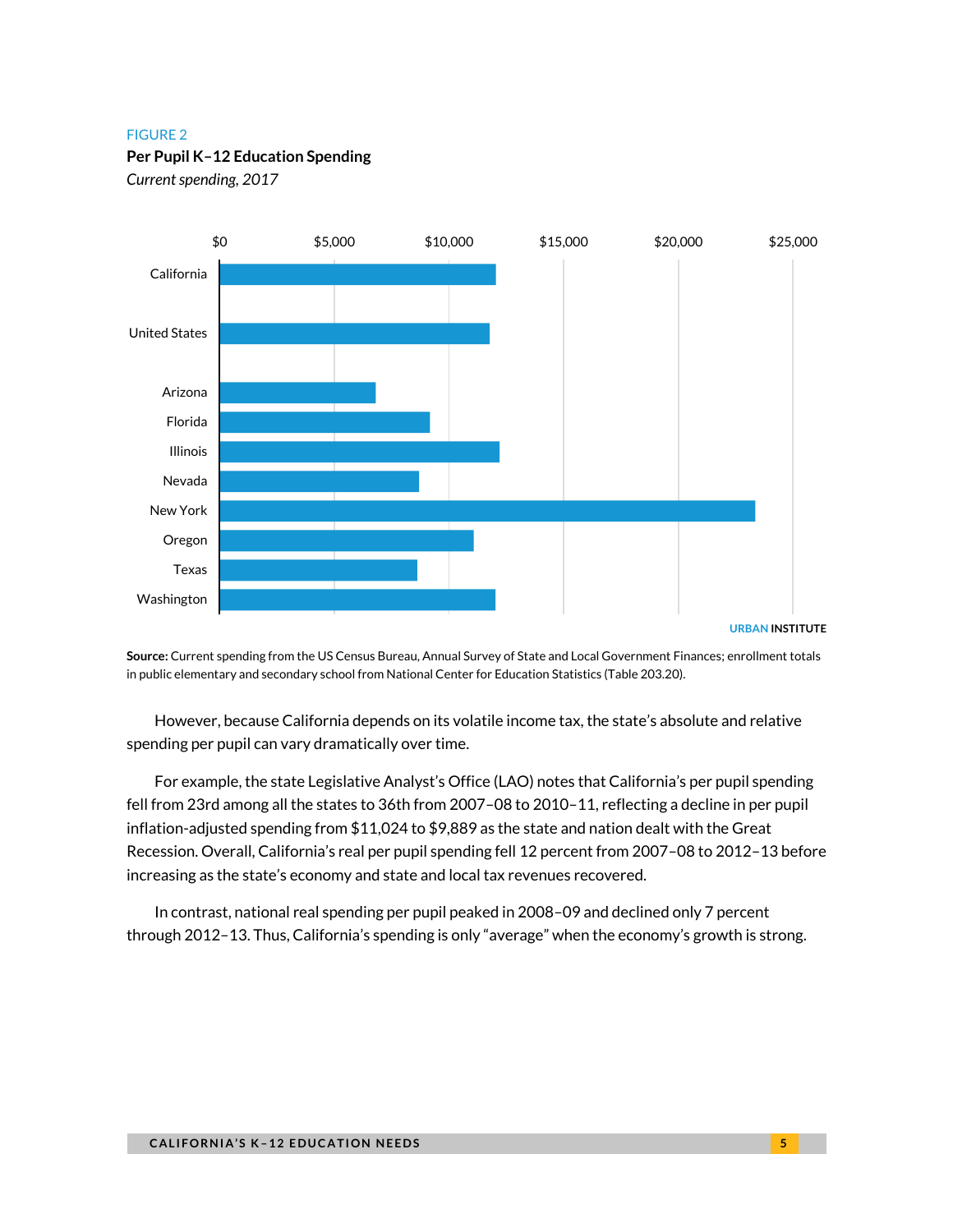#### FIGURE 3





*Current spending, inflation-adjusted dollars (\$2017)*

**Source:** Current spending from the US Census Bureau, Annual Survey of State and Local Government Finances; enrollment totals in public elementary and secondary school from National Center for Education Statistics.

In his February 2019 State of the State address, Governor Gavin Newson said California ranked 41st in the nation in K-12 education spending.<sup>6</sup> By contrast, a January 2018 report from the LAO said California ranked 29th in per student spending.<sup>7</sup>

The difference between these two metrics is that one adjusts California's K–12 education spending for the costs of living in the state and one does not (Kaplan 2017). Because California is a high-cost state and most K–12 education spending goes to salaries and benefits, the state's spending appears relatively low when adjusted for these costs. For example, a 2016 Urban Institute study found that although California's overall per capita spending on K–12 education ranked in the middle of all states, its payroll costs were eighth highest.<sup>8</sup>

Thus, if figure 3 were to show California's per pupil spending *adjusted for the cost of living*, the state's line would be shifted down and further below the national average (these data are not readily available over the entire period shown). However, the pattern of California's spending falling with economic recessions and rising with economic expansions would hold.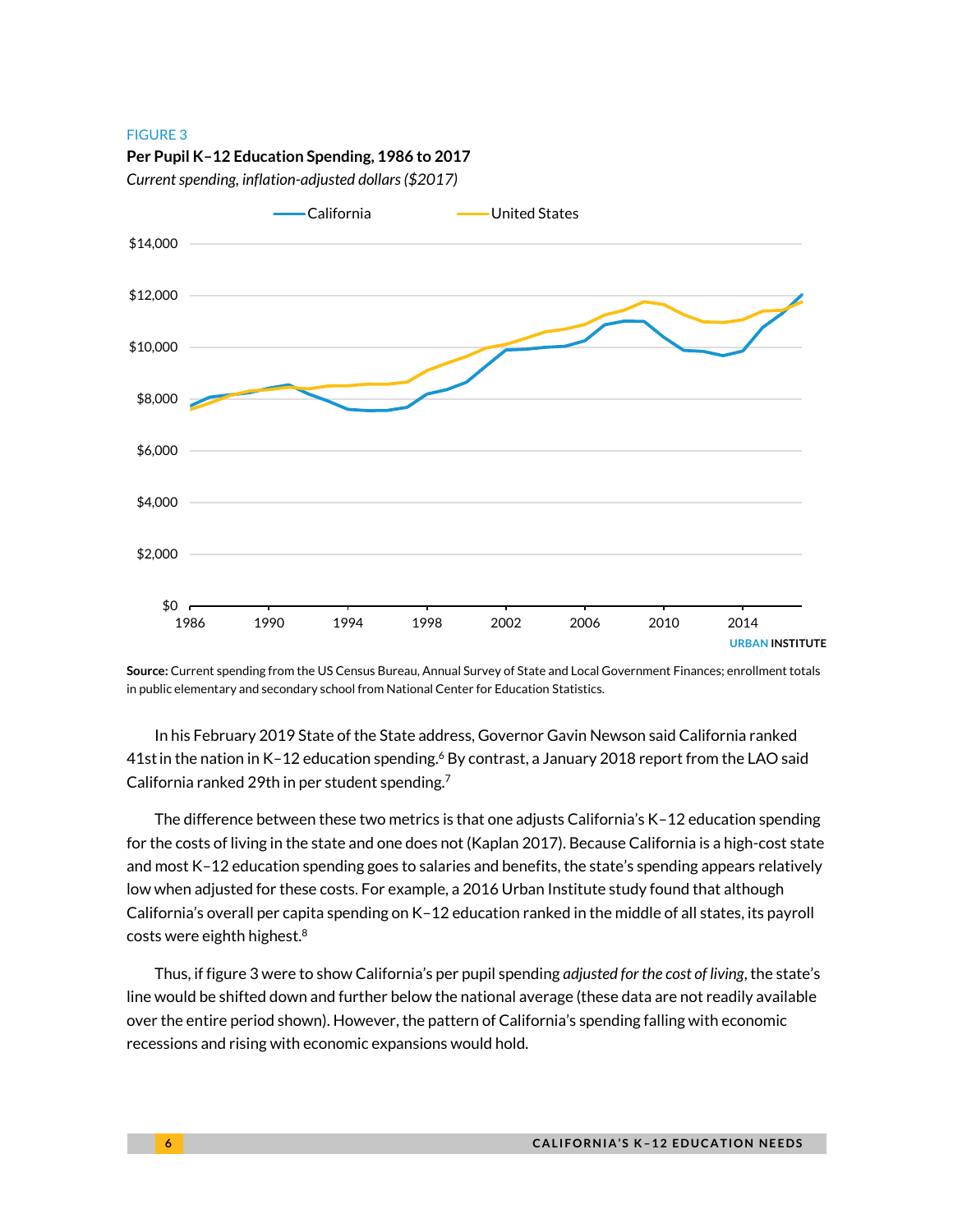Moreover, because several states are clustered in the middle of the pack, relatively small changes in spending can lead to large swings in a state's relative ranking. For example, if California's per pupil spending was just \$100 higher, its ranking would be five spots higher.

California educated roughly 6 million students in its public schools in 2017, or about 12 percent of all public-school students in the country that year. And its student population is diverse: roughly half of California's public-school students were Hispanic, and a quarter were white non-Hispanic. In contrast, those ratios are reversed when examining the nation as a whole.

Almost 60 percent of California students are eligible to receive free or reduced-price school meals and thus are considered low income (the national average is 52 percent). And 21 percent of the state's students are English-language learners, the highest share of any state.<sup>9</sup>

The size, diversity, and needs of California's student population mean state and local governments must provide relatively high K–12 spending to achieve its desired outcomes. Research has shown that students with disabilities, English-language learners, students from low-income households, and those in foster care require more funding to achieve an adequate level of support (Imazeki 2018).

Schools also provide stability to at-risk students and child care for parents. In 2019, over 75 percent of women with school-age children worked outside of the home.<sup>10</sup> For many students, school is a primary source of nutrition. Nearly four million students received meals from California's public schools in the 2018–19 school year. $11$ 

A consequence of California's high payroll costs and middle-of-the-road education spending is that the state has comparatively larger class sizes (i.e., more students per teacher) than other states. California's pupil-to-teacher ratio is tied for highest in the country at 23.3; the national average is 16. Other western states (Arizona, Nevada, and Oregon) also have pupil-to-teacher ratios above 20. Although Florida and Texas spend less per capita and per pupil, those two states have relatively low pupil-to-teacher ratios because of lower teacher salaries.

#### TABLE 1

#### **Pupil Teacher Ratios and Average Teacher Salaries**

|                      | Fall 2016 pupil-teacher ratio | 2016-17 average teacher salary |
|----------------------|-------------------------------|--------------------------------|
| California           | 23.3                          | \$80,912                       |
| <b>United States</b> | 16.0                          | \$61,005                       |
| Arizona              | 23.3                          | \$48,472                       |
| Florida              | 15.1                          | \$48,333                       |
| <b>Illinois</b>      | 15.7                          | \$66,397                       |
| Nevada               | 20.0                          | \$58,669                       |
| New York             | 13.1                          | \$83,748                       |
| Oregon               | 20.4                          | \$63,257                       |
| Texas                | 15.2                          | \$53,760                       |
| Washington           | 18.7                          | \$55,660                       |

**Source:** Digest of Education Statistics 2018 Table 208.40 and Table 211.60.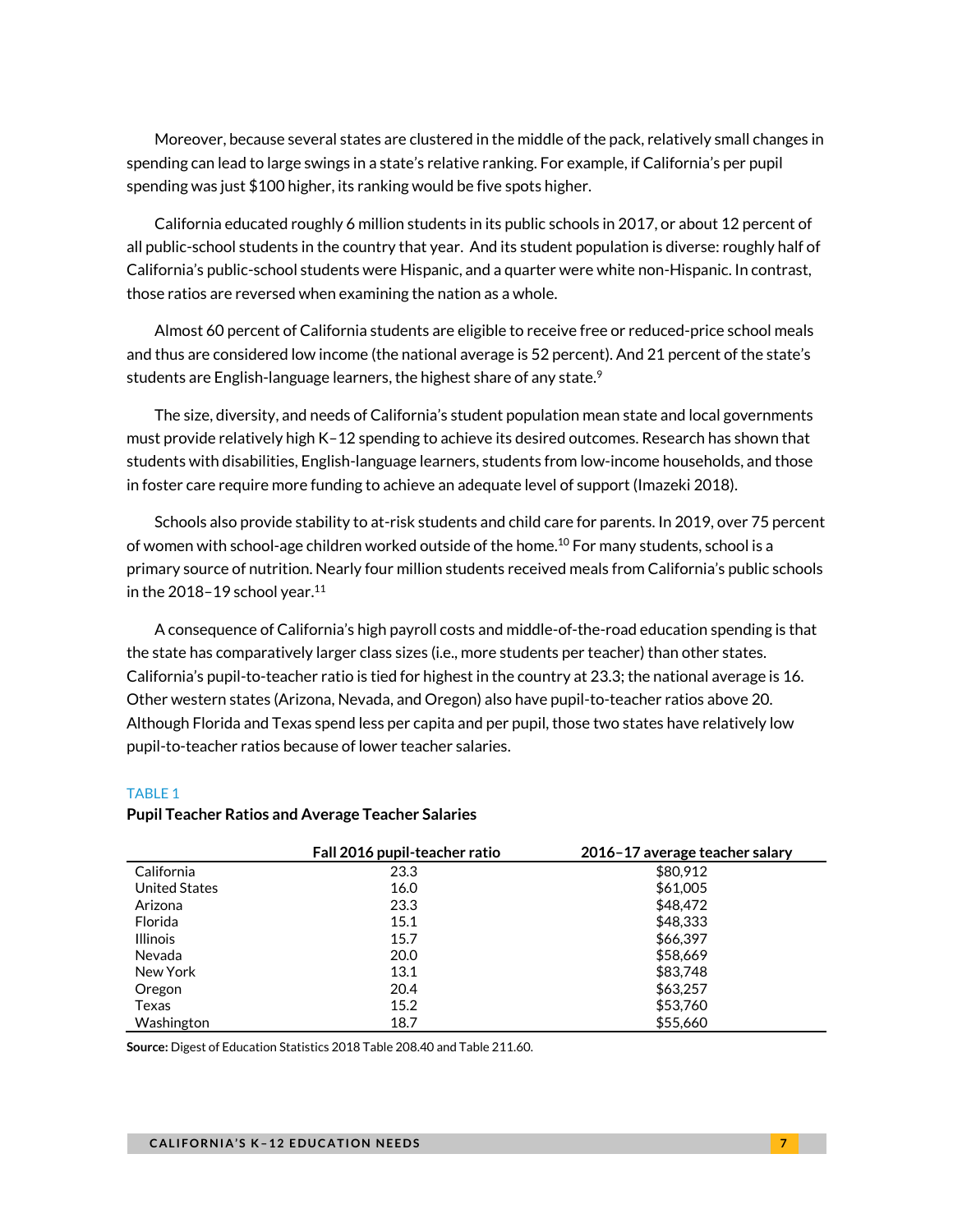### California's Education Outcomes

According to Education Week's 2019 *Quality Counts* survey, based on a wide range of academic, school finance, and socioeconomic factors, California's education system ranks in the middle of the pack.<sup>12</sup> Overall, California's system received a "C" grade with a score of 74.1, slightly lower than the national average of 75.6. California also received a C in each of the individual categories measured: chance for success, school finance, and K–12 achievement.

Other state scores ranged from 66.4 in New Mexico to 87.8 in New Jersey. California scored better than its neighboring states except Washington. Looking at larger states, California fared better than Texas, received a similar score as Florida, and fared worse than Illinois and New York.

California received a higher *Quality Counts* score (89, a B+) for equity, highlighting that spending across districts is relatively equal in high- and low-wealth districts. The state received a score of 59 (an F) on spending level, but this was about average for all states because the *Quality Counts* reviewers feel most states are not spending enough. In the 2020 school finance rankings, California's equity and spending ratings improved, receiving an 89.6 (A-) in equity and 64.2 (D) in spending levels.

A recent Urban Institute analysis of National Assessment of Educational Progress (NAEP) data, which measures the performance of fourth- and eighth-grade students on reading and math tests, found that California ranks toward the bottom fifth of all states. This outcome in part reflects the demographic makeup of the student population: when California's NAEP scores are adjusted for demographics, it moves to the middle of all states.<sup>13</sup> California's 2019 scores show some improvement, but the state still ranks similarly when compared with the rest of the country.

One should avoid overinterpreting NAEP data, however. An earlier 2015 Urban Institute study warned that NAEP "scores rarely provide credible evidence that policies are working or failing" (Chingos 2015, v). Other research has highlighted that education policies beyond funding levels can affect student performance. And many unmeasured factors and noneducation policies affect student outcomes (Chingos 2015).

For example, Massachusetts students perform well on the NAEP test, and the state has relatively high per pupil education spending. But some credit the state's test-based accountability system for its high scores; others say those scores are the result of strong teacher unions (Chingos 2015).

However, some evidence also suggests that student outcomes can improve if states move beyond equalizing spending (i.e., providing the same level of resources to each district) to introducing adequate spending requirements (where revenues are allocated in a way that recognizes the higher costs of educating some groups of students).<sup>14</sup>

In 2013, California introduced a major school finance reform, the Local Control Funding Formula. This change gave school districts additional funding based on student demographics. School districts with a higher share of low-income or English-language-learner students received additional funds. The state also gave school districts more control over allocating funds. Research has shown that since 2013,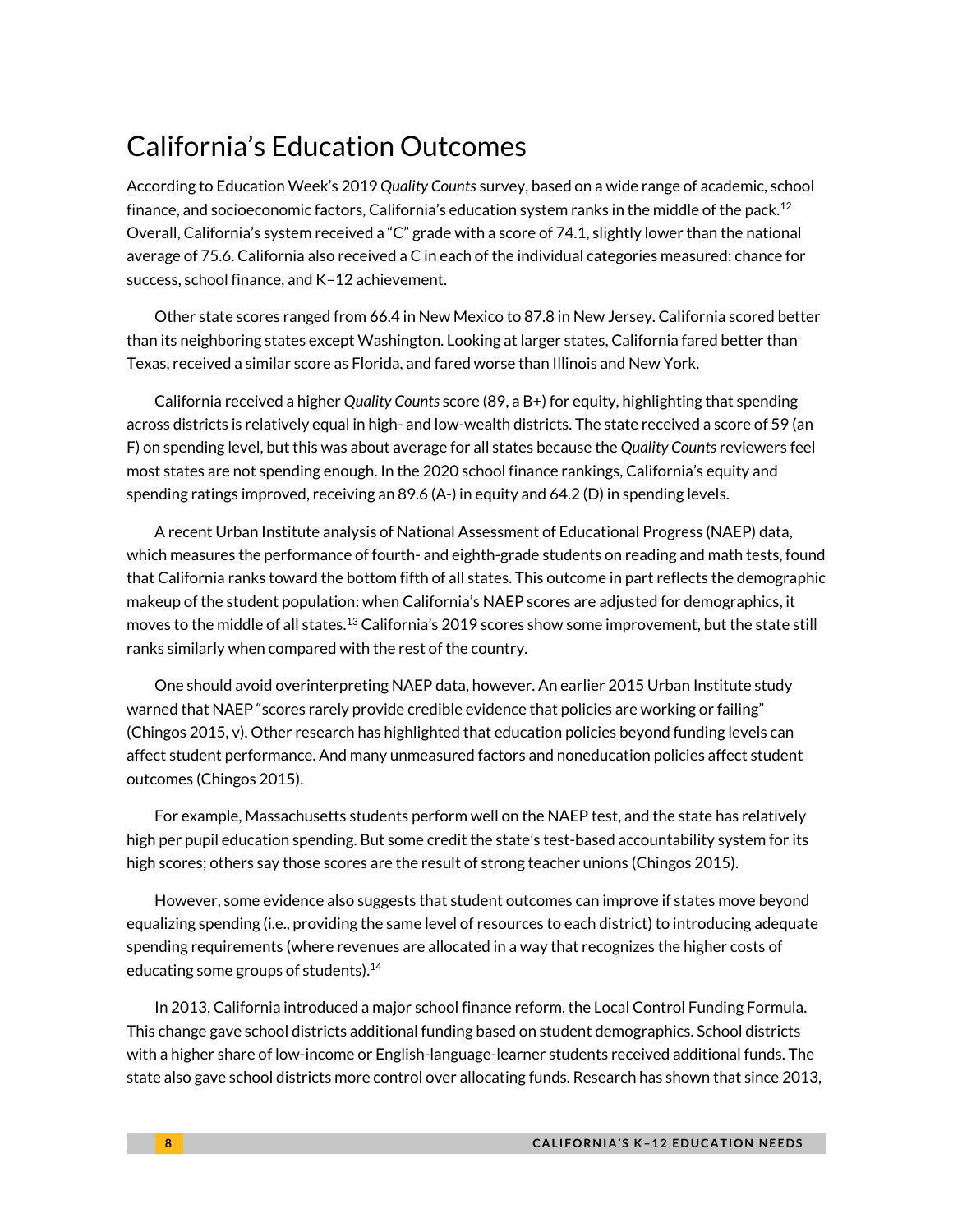graduation rates and academic achievement have improved, particularly among some poor and minority students (Johnson and Tanner 2018). However, the governor's revised May 2020 budget proposal would reduce funds for this program.

# California's Goals and Possible Reform Options

California's inflation-adjusted K–12 education spending and spending per pupil have increased more than 20 percent over the past five years. However, although future spending had been projected to continue increasing, the revenue collapse induced by the COVID-19 pandemic will almost surely cause a decline in statewide education spending.

In fact, the budget approved in July 2020 lowered the Proposition 98 guarantee by \$12.4 billion for the 2019–20 and 2020–21 school years. These reductions would be partially restored if federal aid is passed, but that funding is not guaranteed. 15

The proposed changes to elementary and secondary budgets and the uncertainty around future funding levels highlight the need to ensure stable and adequate funding for education.

Regardless of where exactly California ranks in K–12 education spending, it was not in the top half of all states. It is likely to fall further in response to pandemic-induced revenue changes that are likely to be larger in California than in the average state. This is especially problematic for English-languagelearner and low-income students, who are disproportionately affected by the health crisis.

Because of Proposition 98 and the state's reliance on a highly volatile income tax, K–12 education spending is vulnerable to shifts in funding levels, especially during crises such as the current recession. Proposition 2 (passed in 2014) and the Public School System Stabilization Account mitigated this volatility somewhat. But the rules governing deposits are relatively restrictive, and the first deposits were met in the 2019–20 fiscal year. Diversifying the state's revenue base by permitting localities to assess and tax commercial properties based on market values could help stabilize education funding in California.

### Notes

- <sup>1</sup> The property tax changes would raise between \$7.5 billion and \$12 billion depending on real estate market conditions. However, these revenues would be offset by decreased personal property and income taxes and increased county administrative costs. "A.G. File No. 2019-008," California Legislative Analyst's Office, October 2, 2019, [https://lao.ca.gov/BallotAnalysis/Initiative/2019-008.](https://lao.ca.gov/BallotAnalysis/Initiative/2019-008)
- $^2$  Proposition 13 amended the California constitution to roll back assessed property values to 1976 levels, cap property tax rates at 1 percent, and limit growth in assessed values to 2 percent a year unless a property was sold. In addition, it established a concept of "special taxes" and required cities, counties, and special districts to obtain two-thirds voter approval to impose them. Proposition 218, another landmark measure passed in 1996, further limited local governments' ability to impose certain taxes, fees, and assessments. Proposition 26 later broadened the definition of taxes to include some fees and charges. In general, fees may not exceed the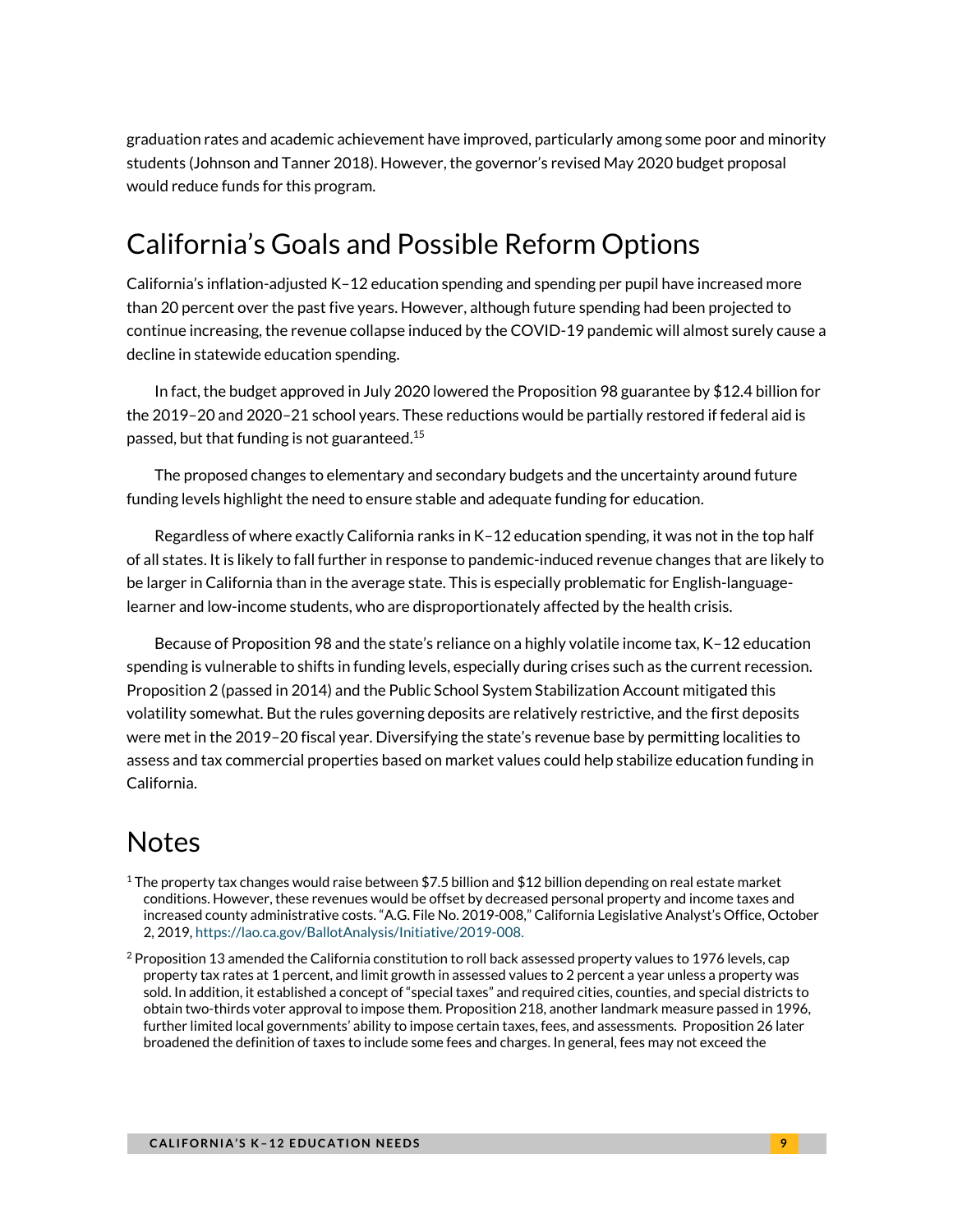reasonable cost of the proportional special benefit conferred to those charged. See League of California Cities (2017).

- $3$  For example, California' per capita own-source general revenue declined faster than the national average during the Great Recession but also recovered quicker than most states.
- $^4$  For a discussion of the importance of K–12 schools for child care and nutritional help, see Caroline Danielson and Niu Gao, "Feeding Children When Schools Are Closed for COVID-19," Public Policy Institute of California blog, March 26, 2020[, https://www.ppic.org/blog/feeding-children-when-schools-are-closed-for-covid-19/;](https://www.ppic.org/blog/feeding-children-when-schools-are-closed-for-covid-19/) and Kerry Cavanaugh, "We Can't Reopen the Economy without Child Care," *LA Times*, May 6, 2020, [https://www.latimes.com/opinion/story/2020-05-06/working-parents-need-schools-daycares-and-camps](https://www.latimes.com/opinion/story/2020-05-06/working-parents-need-schools-daycares-and-camps-open-first)[open-first.](https://www.latimes.com/opinion/story/2020-05-06/working-parents-need-schools-daycares-and-camps-open-first)
- <sup>5</sup> Proposition 98, passed in 1988, was intended to increase K–14 education spending (elementary and secondary schools plus community colleges) by setting minimum funding levels. Proposition 98 included two tests for funding from the state general fund and property taxes. Test 1 linked the minimum state funding to 40 percent of general fund revenues. The general result of this test was increases in education support during periods of economic growth. Test 2 adjusted the prior year guarantee for growth in student population and income growth. In 1990, when the state was in the midst of a recession, voters passed Proposition 111 which included a third test that allowed the state to provide a lower level of support than found in Test 2 (Test 3). However, the state was required to make-up for any shortfalls that occurred from meeting this lower requirement when the economy improved. For more information see Taylor (2017).
- 6 "Governor Newsom Delivers State of the State Address," news release, Office of Governor Gavin Newsom, February 12, 2019, <https://www.gov.ca.gov/2019/02/12/state-of-the-state-address/>
- 7 "K-12 Education in Context," LAO, January 26, 2018[. https://lao.ca.gov/Publications/Report/3736.](https://lao.ca.gov/Publications/Report/3736)
- $^8$  "What Everyone Should Know about Their State's Budget," Urban Institute, January 2017, [http://apps.urban.org/features/what-drives-state-spending/.](http://apps.urban.org/features/what-drives-state-spending/)
- 9 "K-12 Education in Context," LAO, January 26, 2018[. https://lao.ca.gov/Publications/Report/3736.](https://lao.ca.gov/Publications/Report/3736)
- $^{10}$  "Employment Characteristics of Families $-2019$ ," news release, Bureau of Labor Statistics, April 21, 2020, [https://www.bls.gov/news.release/pdf/famee.pdf.](https://www.bls.gov/news.release/pdf/famee.pdf)
- $11$  Caroline Danielson and Niu Gao, "Feeding Children When Schools Are Closed for COVID-19," Public Policy Institute of California blog, March 26, 2020[, https://www.ppic.org/blog/feeding-children-when-schools-are](https://www.ppic.org/blog/feeding-children-when-schools-are-closed-for-covid-19/)[closed-for-covid-19/.](https://www.ppic.org/blog/feeding-children-when-schools-are-closed-for-covid-19/)
- $12$  "Data: Mapping the States on This Year's Quality Counts," Education Week, September 3, 2019, [https://www.edweek.org/ew/collections/quality-counts-2019-state-achievement/data-mapping-the-states-on](https://www.edweek.org/ew/collections/quality-counts-2019-state-achievement/data-mapping-the-states-on-this-years.html)[this-years.html.](https://www.edweek.org/ew/collections/quality-counts-2019-state-achievement/data-mapping-the-states-on-this-years.html)
- <sup>13</sup> "America's Gradebook: How Does Your State Stack Up?" Urban Institute, October 30, 2019, [http://apps.urban.org/features/naep/.](http://apps.urban.org/features/naep/)
- $14$  Many studies have examined the intersection of school finance reforms, money, and student achievement, sometimes finding conflicting results. These studies highlight that the details of the changes in financing and how the money is spent matters. Lafortune, Rothstein, and Schanzenbach (2018), for example, find that reforms during the adequacy era led to sharp increases in spending in low-income districts and gradual improvements in test scores for students in these districts.
- <sup>15</sup> Instead of education funding increasing from \$78.4 billion in 2018-2019 to \$84.0 billion in 2020-21 as outlined in the Governor's proposed budget in January, the Proposition 98 Guarantee is expected to be \$70.5 billion in 2020-2021. This includes decreases in funding for the Local Control Funding Formula and other categorical programs. These changes are highlighted in the revised budget released May 14, 2020. See State of California (2020).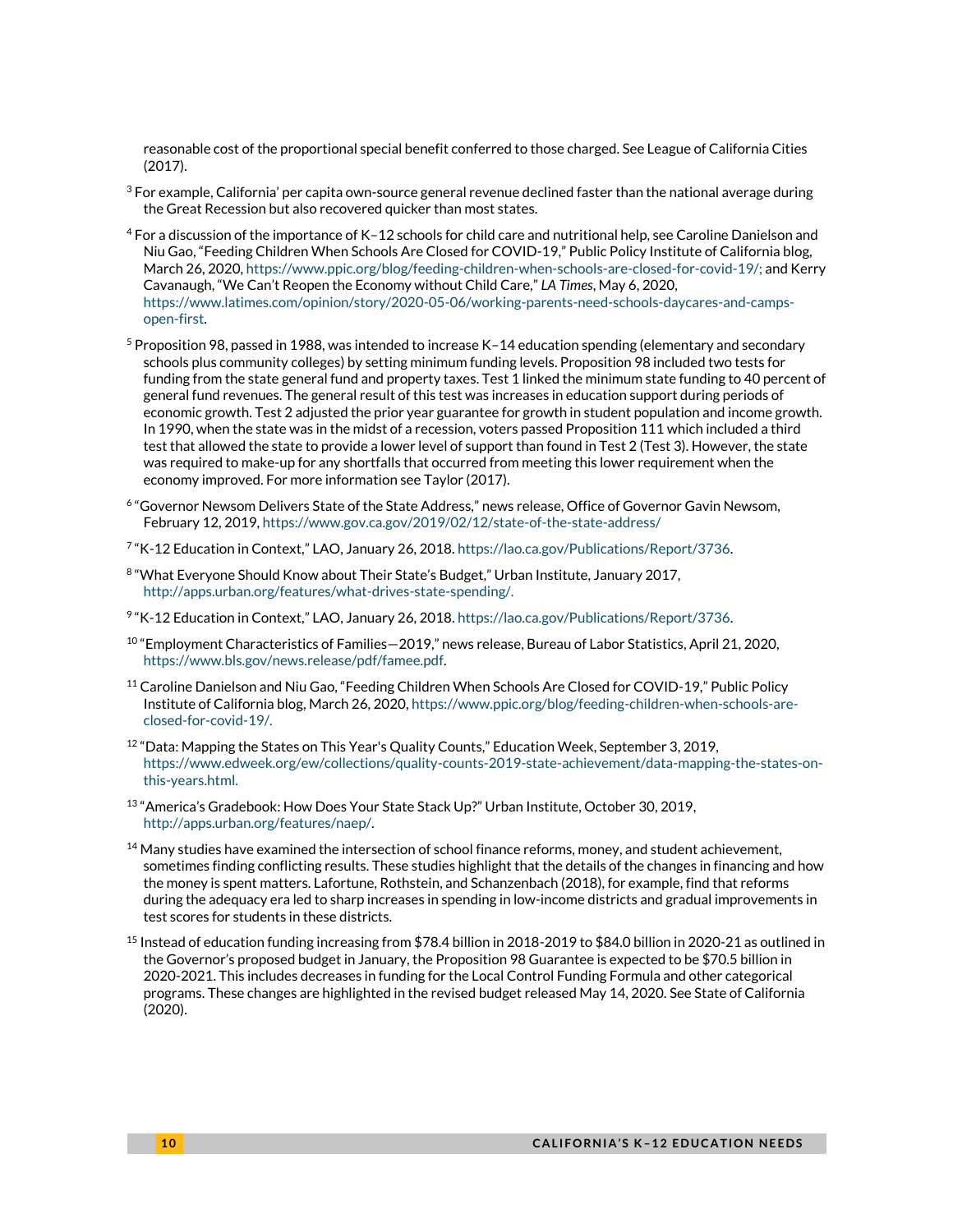### References

- Chingos, Matthew. 2015. "[Breaking the Curve: Promises and Pitfalls of Using NAEP Data to Assess the State Role in](https://www.urban.org/research/publication/breaking-curve-promises-and-pitfalls-using-naep-data-assess-state-role-student-achievement)  [Student Achievement.](https://www.urban.org/research/publication/breaking-curve-promises-and-pitfalls-using-naep-data-assess-state-role-student-achievement)" Washington, DC: Urban Institute.
- Imazeki, Jennifer. 2018. *[Adequacy and State Funding Formulas: What Can California Learn from](https://gettingdowntofacts.com/sites/default/files/2018-09/GDTFII_Report_Imazeki.pdf) the Research and [National Context?](https://gettingdowntofacts.com/sites/default/files/2018-09/GDTFII_Report_Imazeki.pdf)* Stanford, CA: Stanford Center for Education Policy and Analysis.
- Johnson, Rucker, and Sean Tanner. 2018. ["Money and Freedom: The Impact of California's School Finance Reform](https://gettingdowntofacts.com/publications/money-and-freedom-impact-californias-school-finance-reform-academic-achievement-and)  on [Academic Achievement and The Composition of District Spending](https://gettingdowntofacts.com/publications/money-and-freedom-impact-californias-school-finance-reform-academic-achievement-and)." Stanford, CA: Stanford Center for Education Policy and Analysis.
- Kaplan, Jonathan. 2017. "California's Support for K[-12 Education Is Improving, but Still Lags the Nation.](https://calbudgetcenter.org/resources/californias-support-k-12-education-improving-still-lags-nation/)" Sacramento: California Budget & Policy Center.
- Lafortune, Julien, Jesse Rothstein, and Diane Whitmore Schanzenbach. 2018. "School Finance Reform and the Distribution of Student Achievement." *American Economic Journal: Applied Economics* 10 (2): 1–26.
- League of California Cities. 2017. *[Propositions 26 and 218 Implementation Guide](https://www.cacities.org/Prop218andProp26)*. Sacramento: League of California Cities.
- Petek, Gabriel. 2019. "[The 2020-21 Budget: The Fiscal Outlook for Schools and Community Colleges.](https://lao.ca.gov/reports/2019/4113/outlook-schools-CC-112019.pdf)" Sacramento: California Legislative Analyst's Office.
- State of California. 2020. *2020[–21 May Revision to the Governor's Budget](http://www.ebudget.ca.gov/budget/2020-21MR/#/BudgetSummary)*. Sacramento: State of California.

Taylor, Mac. 2017. "[A Historical Review of Proposition 98.](https://lao.ca.gov/Publications/Report/3526)" Sacramento: California Legislative Analyst's Office.

### About the Authors

**Kim Rueben** is the Sol Price fellow and director of the State and Local Finance Initiative at the Urban-Brookings Tax Policy Center. Rueben is an expert on state and local public finance and the economics of education. Her work examines issues of state and local public finance and focuses on state budget and tax issues, intergovernmental relations, fiscal institutions, and the economics of education, including federal and state financing of both K–12 and postsecondary education and how decisions affect different individuals across states. She served on a Council of Economic Advisors for the Controller of the State of California and a National Academy of Sciences panel on the economic and fiscal consequences of immigration, and she was on the DC Tax Revision Commission in 2013. In addition to her position at Urban, Rueben is an adjunct fellow at the Public Policy Institute of California (PPIC) and serves on the board of the National Tax Association. Rueben received a BS in applied math-economics from Brown University, an MS in economics from the London School of Economics, and a PhD in economics from the Massachusetts Institute of Technology.

**Richard C. Auxier** is a senior policy associate in the Urban-Brookings Tax Policy Center. His work focuses on state and local tax policy, budgets, and other finance issues. Before joining Urban, Auxier was on the staff of the DC Tax Revision Commission and helped write the commission's final report on recommendations for improving the District's tax system. He also was previously a researcher and editor at the Pew Research Center. Auxier attended the University of Maryland for his undergraduate degree and his master's degree in public policy.